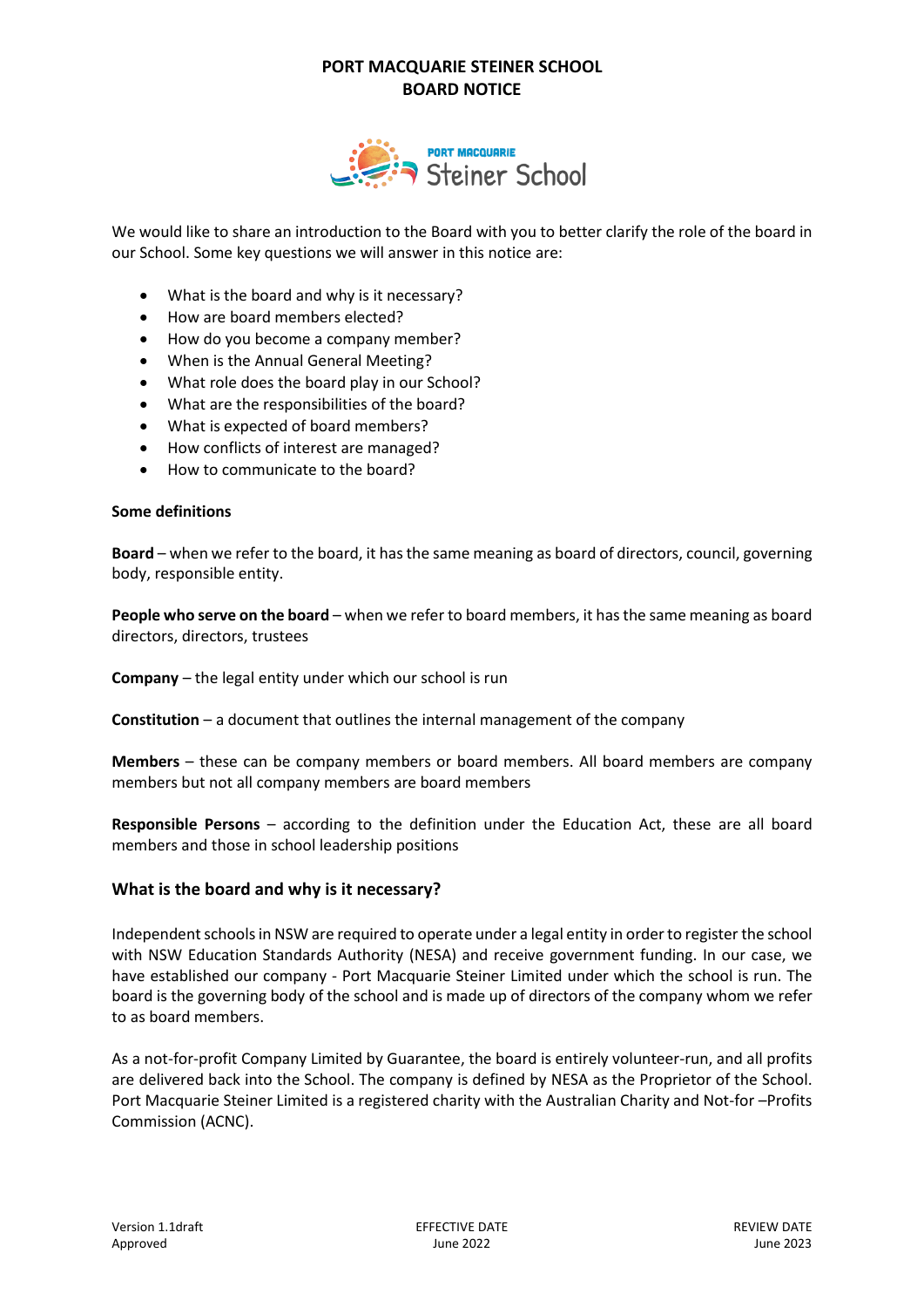The board is necessary for the task of governance which involves the board members and the school leadership team as the governance team. The board members carry ultimate legal and financial responsibility for the school.

The board operates in accordance with the company's Constitution and all board members are company members.

## **How are board members elected?**

The board members are elected from the pool of company members at each Annual General Meeting (AGM). Company members may nominate for the board outside of an AGM and be accepted onto the board by the board members.

There is a \$10 joining fee and a \$10 annual membership fee to maintain company membership. This allows a member to vote at General Meetings of the company.

The company operates in accordance with our Constitution and the Corporations Act 2001.

## **How do you become a company member?**

All company membership applications are proposed and seconded by a current company member. The proposer and seconder must know the applicant personally and the application must be approved by the board members.

## **When is the Annual General Meeting?**

The AGM is usually held in June each year.

## **What role does the board play in our School?**

At Port Macquarie Steiner School we view the Board's main gesture towards the school is service. While there may be a hierarchical structure from the point of view of accountability  $-$  i.e. staff accountable to school leadership, and leadership accountable to the Board - in every other sense it is not a two -dimensional top-down hierarchy with the Board at the top, but a three dimensional interaction of living spheres of work and activity, each sphere with its own particular focus.

The Board supports and serves the spheres of staff, students, and parents. The ways the Board serves are in the typical sense of strategy, direction, resourcing, and structuring of and appointments to school leadership positions. The Board can also act as guardian, ensuring the well-being of the school as a whole and safeguarding it against any potential harm. How we do that is with a united stance for the truth in all situations. This is built on listening, open frank discussion, mutual respect, intuitive awareness, and agreement for what is best for the whole of the school. Regular communication with the leadership, staff, and parents is also important so that the Board is sensitive to and aware of situations occurring in the school, and everyone in the school feels a sense of connectedness to the direction of the school.

Equality is the over-arching principle we strive to work under. Equality implies appreciation of one another as equals, each with our individual gifts to give. We aim for consensus in our decision-making, but the process is inherently democratic. With a mix of knowledge, skills and experience on the Board, working cooperatively, cohesively, and respectfully makes for a strong board and healthy school.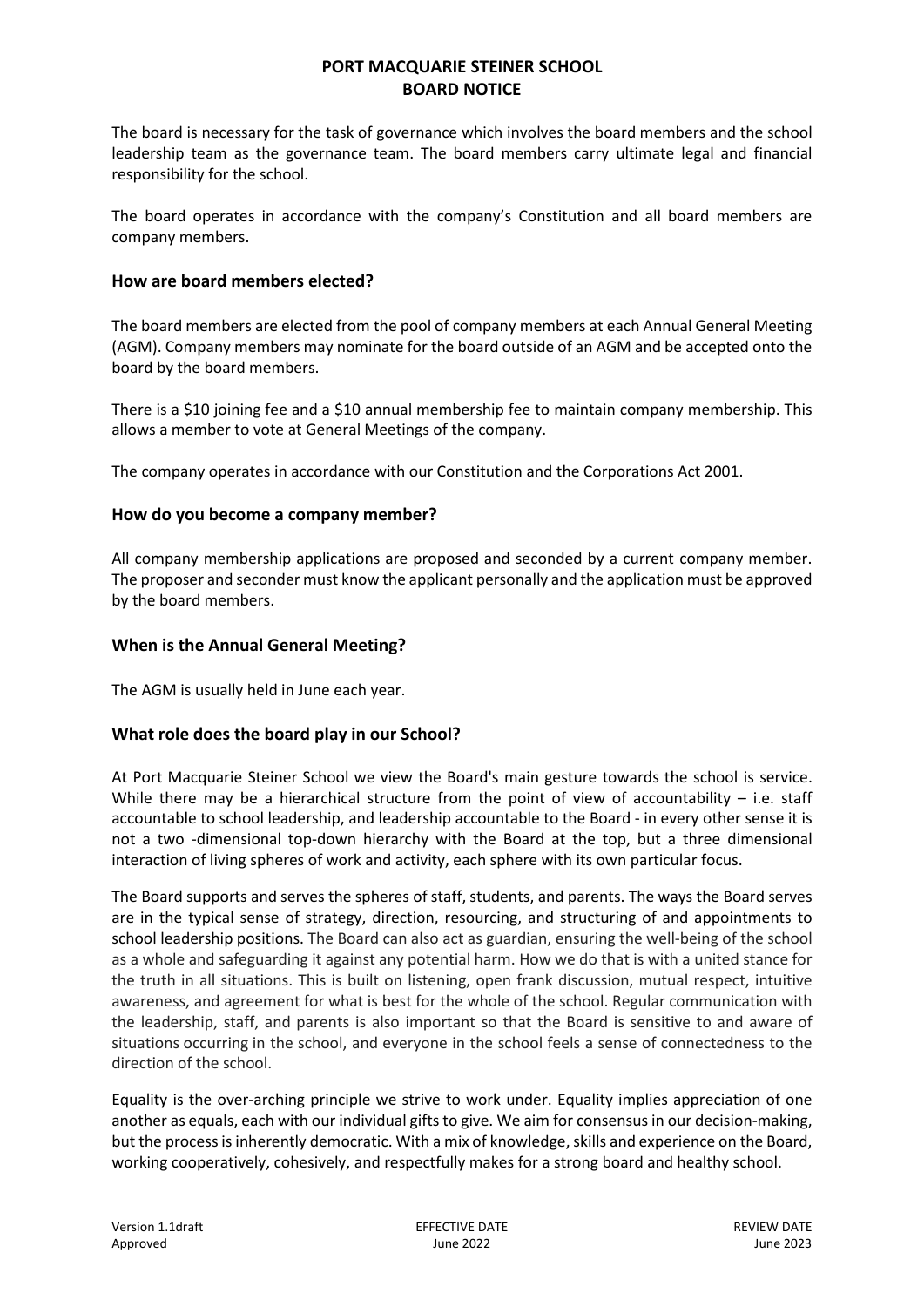The Board can only operate effectively if each member is clear about their role and responsibilities, and feels valued and included in the team. The skillset and membership of the Board needs to be considered regularly, and these roles will evolve as the needs of the school change.

The Board understands that people have other commitments in their lives, and aims to be clear about expectations in relation to the responsibilities the role requires. In turn, the school encourages Board members to be open about their capacity, and negotiate roles and tasks as needed. Leaves of absence can be granted for Board members needing that for limited periods of time.

> broader community school staff parents students board

Below is our organisation imagination

The educational decisions relating to the school, the wellbeing of the students and the curriculum, are the responsibility of the Education Director.

All significant changes relating to education within the school's policies, procedures or curriculum are determined by the Teaching Faculty and approved by the Education Director.

All significant changes relating to all non-educational school policies and procedures are determined and approved by the Board.

There are also Committees of assigned groups to assist with other areas of the school such as the Fee Assistance Committee, Building Fund Committee and Fundraising Committee.

Parents do make up a portion of the Board and their input and contribution is highly valued. As a community organisation, the input of the school community and the local community is imperative to the success of the school and to ensure our direction meets the needs of the school community.

Below is a diagrammatical representation of the organisational structure of our school.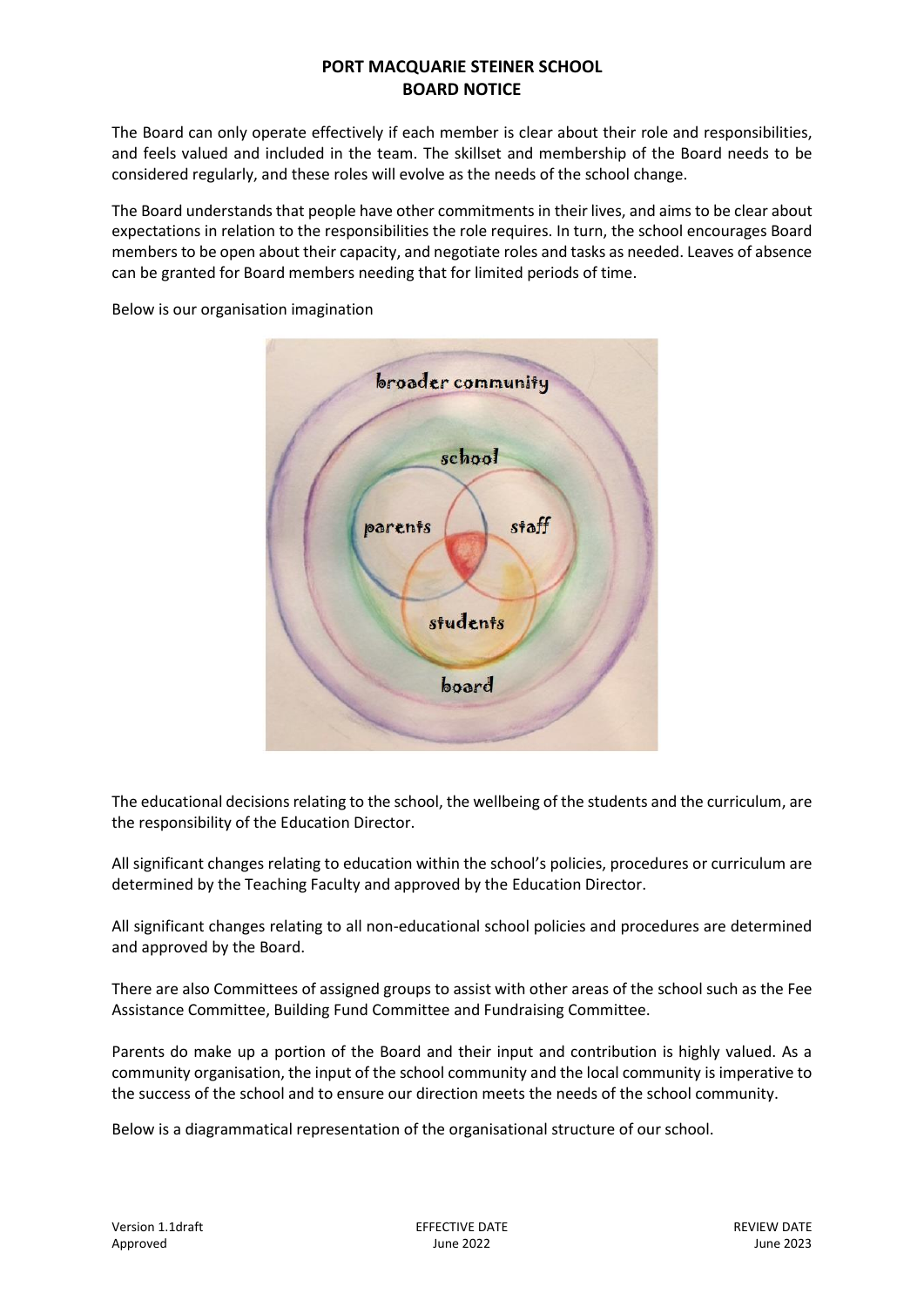

Under the authority of our company's Constitution, the board can have up to ten (10) members elected at Annual General Meetings of the company. Director specific positions include those of:

- Board Chair
- Board Treasurer

Where there are adequate numbers of board members, they may have responsibilities allocated to them by the board, these include:

- Secretary of the Board
- Human Resources Director
- Community Relations and Marketing Director
- Planning and Infrastructure Director
- Culture, Ethics and Diversity Director

The board maintains an effective mix of skills and experience amongst its members, and when there is a need for additional skills, actively seeks to improve current members' skills or to recruit a member with these abilities.

Where there is a vacant membership place available on the board, the board may choose for another member to temporarily hold more than one position while a new member is sought.

### **What are the responsibilities of the board?**

The responsibilities of the board as a whole include:

- Providing strategic leadership of the school to reach its goals;
- Providing leadership and management for the Education Director and Manager Finance and Operations;
- Ensuring the school operates ethically and to the highest standards;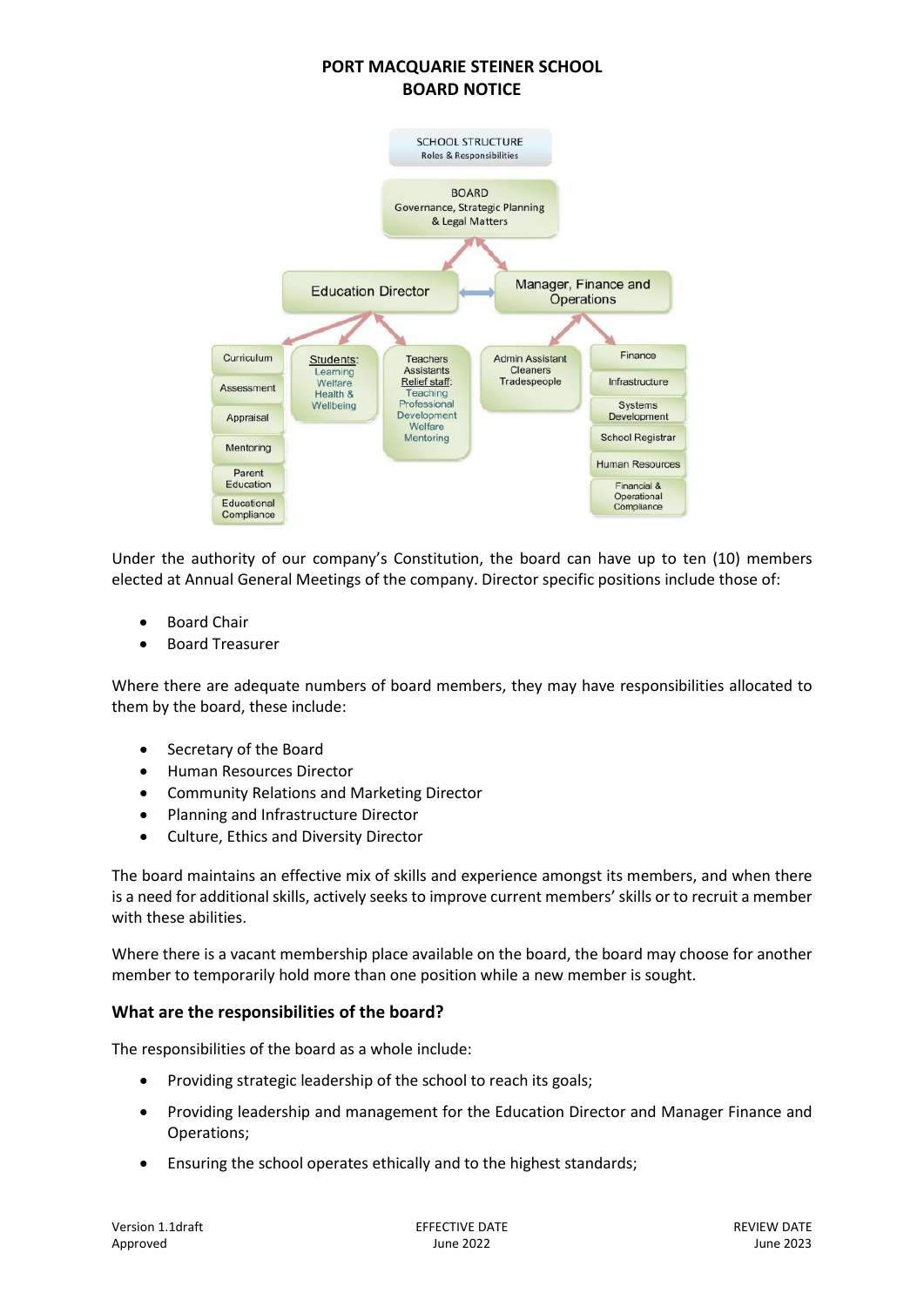- Ensuring compliance with all relevant legal, financial and external requirements;
- Ensuring effective monitoring processes are in place, and consider reports on finances, educational outcomes and overall performance;
- Ensuring that the company remains able to meet and pay its debts as and when they fall due;
- Overseeing the development of effective risk management strategies and internal quality controls; and
- Approving policies and procedures and forms which relate to strategy, external compliance or significant risk to the organisation.

### **What is expected of board members?**

All board members and our leadership team are defined by NESA as "Responsible Persons" under the Education Act. It is a requirement of NESA that all responsible persons of the school maintain a fit and proper statutory declaration which is completed annually and attests to the following questions:

> 1 Have you ever been convicted of an offence against a law of an Australian state or territory or the Commonwealth of Australia?

> 2 Have you ever become bankrupt, insolvent or placed under external administration?

> 3 Have you ever been convicted, or charged with, an offence, including an offence in relation to children, dishonesty or violence?

> 4 Have you ever been determined not to be a fit and proper person as prescribed under any law of an Australian state or territory or Australian Commonwealth?

> 5 Have you ever engaged in a deliberate pattern of immoral or unethical behaviour?

> 6 Have you been a responsible person for a non-government school or proposed non-government school where registration was refused or cancelled?

The board members are also required to comply with a code of conduct at all times, by:

- Acting honestly, in good faith and in the best interests of the school;
- Using care, skill and diligence in fulfilling their duties;
- Using the power of their position for a proper purpose;
- Not making improper use of information acquired by their position;
- Not allowing personal interests or those of a relative or close associate, to conflict with the interest of the school – see conflict of interest section below;
- Exercising independent judgement in decision making:
- Maintaining confidentiality at all times; and
- Not allowing the registered entity to operate whilst insolvent.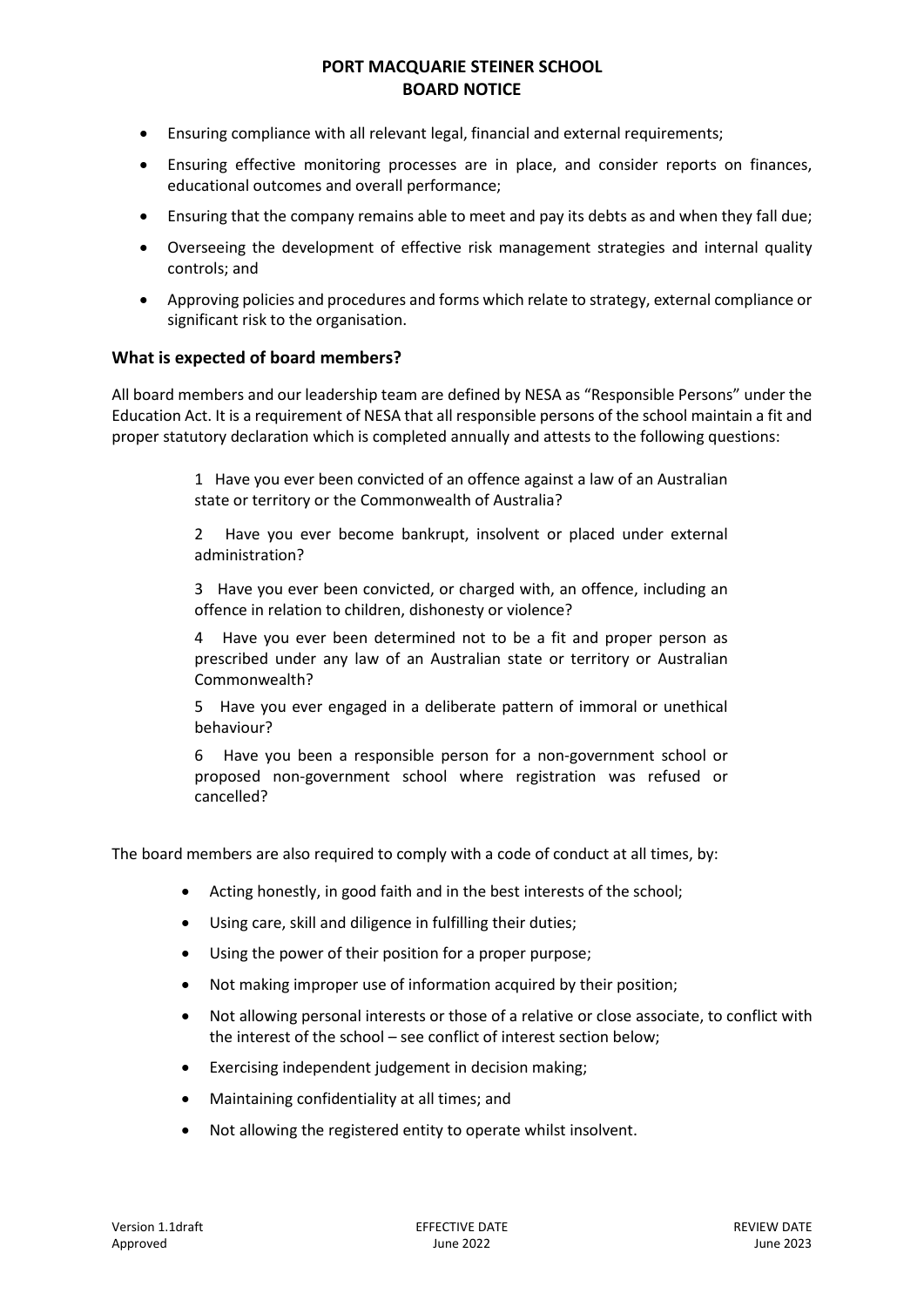The school is committed to ensuring that ongoing professional development occurs for its board members so that they have suitable experience and expertise to successfully govern the school.

Board members have a mandatory requirement under the Education Act to complete a minimum of twelve hours of professional learning with regard to governance.

Where there is a specific skill set or qualification requirement of a board member in relation to their role in governance of the school, they must undertake relevant professional learning through a NESA approved training provider to support this. Such areas might relate to finance, compliance, risk management or education.

## **How are conflicts of interest managed?**

Port Macquarie Steiner Limited is incorporated under the Corporations Act and therefore has a statutory obligation to ensure that all board members discharge their duties in the best interests of the school and for a 'proper purpose'. To meet this requirement, directors must avoid putting themselves in a position of conflict by declaring any conflict that arises. The Board is required to take steps to manage conflicts of interest in order to protect the best interests of the school.

The board is committed to transparent and ethical management throughout all levels of governance. This will ensure the integrity of the school is upheld.

Conflicts of interest can be actual, potential or perceived and any or all of them have the potential to cause harm to the school's reputation, operation and its continued success and need to be handled with honesty and integrity.

Related party transactions conflicts can also occur within the school and need to be managed in ways that are transparent and ethical. Every board member has a continuing responsibility to scrutinise their transactions, external business interests and relationships for potential conflicts and to make such disclosures in a timely manner as they arise.

Board members are required to address actual, potential or perceived conflicts of interest and related party transactions relating to, but not limited to:

- Parents of children who attend the school or who are on the Board;
- Family members or close associates who are employed by the school;
- Educational staff members with students and parents;
- Responsible Persons who have relationships with suppliers, contractors or businesses that provide the school with services.

Board members are required to complete an Annual Declaration of Conflicts of Interest for Responsible Persons to declare any actual, perceived or potential conflict and to ensure quality decision making in the best interests of the school.

### **How to communicate with the board?**

The school welcomes the communication of feedback and information on any aspect of school operations as a part of a philosophy of overall accountability, responsiveness, and transparency. Feedback on matters of governance should be provided in writing to the Board Chair, who will then ensure that it is addressed in the appropriate forum.